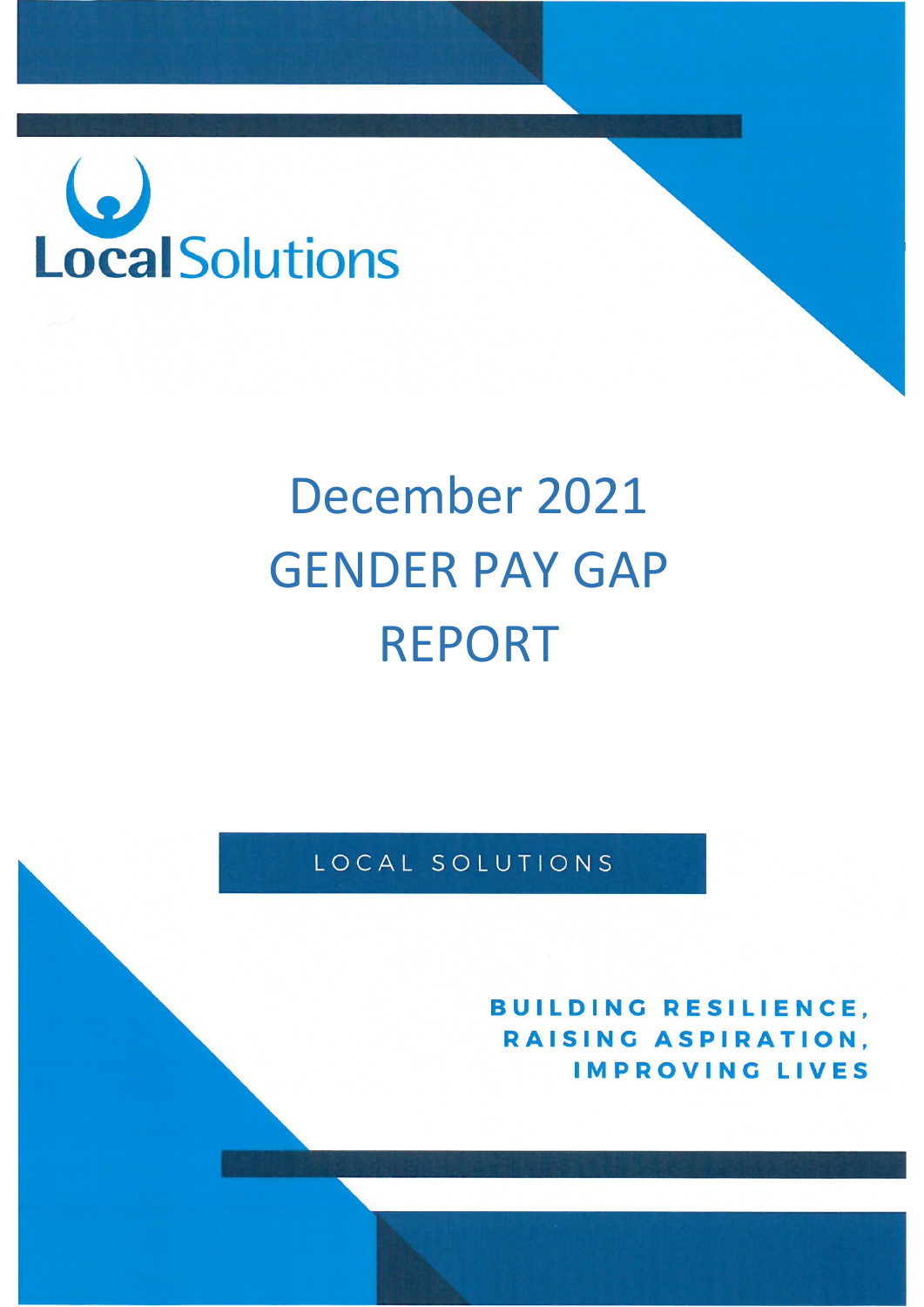## **Introduction**

Local Solutions is a charity that, since 1974 has developed and delivered services to support individuals, families, and communities, with a primary focus on those experiencing disadvantage, exclusion, and vulnerability. Our work is focussed on the Liverpool City Region and North Wales.

The calendar years 2020 and 2021 have been periods of great change for Local Solutions. In dealing with the COVID-19 pandemic and significant restructuring of the organisation, we have shown tremendous adaptability and resilience to ensure that we continue to deliver high quality services effectively. We are proud of the way Local Solutions has dealt with the challenges we faced, and we are looking to the future with confidence and excitement.

The Board has spent time reviewing how we work. We have considerably strengthened our governance by implementing new committee structures and recruiting additional trustees to add to the Board's knowledge and expertise.

With the appointment of Tom Harrison as our new Chief Executive, we have reviewed and restructured the senior management team to ensure that all levels within Local Solutions are able to support our operational delivery in the most effective way.

The shape of the organisation is firmly focused on our mission of 'Improving Lives', centred on a commitment to do the most we can with the resources available to us. We also want to ensure that Local Solutions maintains its reputation as a supportive and creative place to work with a renewed focus on how we can help each member of staff flourish, learn, and develop in their roles.

Our people continue to be our biggest asset and despite the continuing challenges of COVID-19 our staff and volunteers make a huge difference to thousands of people every day.

In line with our values, we ensure that individuals are empowered to reach their full potential and that pay is comparative and equal for all our staff regardless of gender.

Under the Equality Act 2010 (Gender Pay Gap Information) Regulations 2017, as an employer with 250+ employees, we are required by law to carry out Gender Pay Reporting.

At Local Solutions we want to ensure everyone is rewarded fairly for their work and enjoys the same access to all opportunities. The gender pay gap measures the difference between men and women's average earnings and is expressed as a percentage of men's pay. It is different to Equal Pay, and we are confident that men and women are paid equally for doing equivalent jobs across the organisation.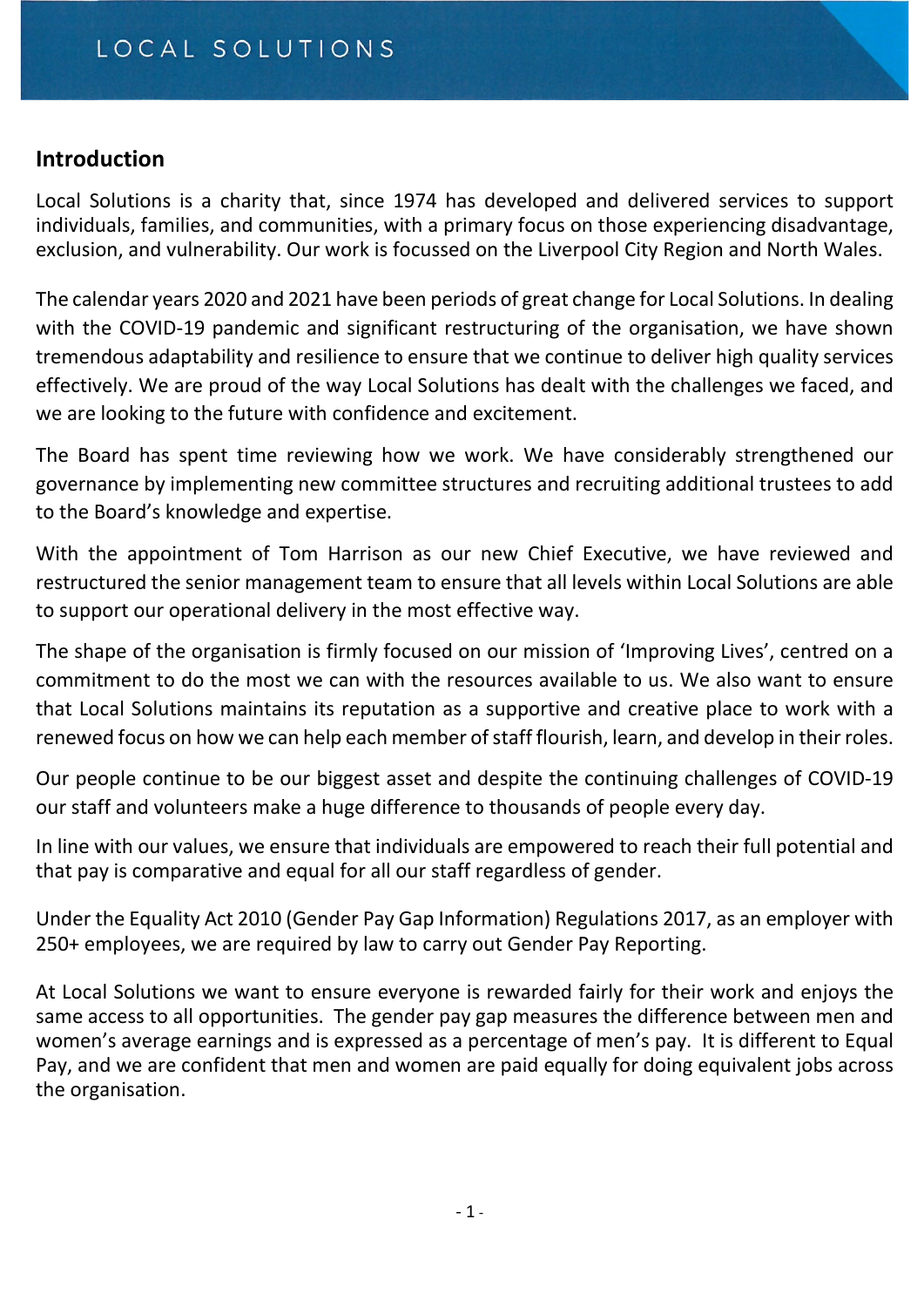## **Overview**

The information in this report shows our median and mean gender pay gap and our bonus pay gap. It is based on hourly rates of pay. The snapshot dates are 5<sup>th</sup> April 2020, 5<sup>th</sup> April 2021, and 1st October 2021.

Local Solutions' current workforce consists of considerably more females (472) than males (67). The predominance of females has a significant impact on the overall gender pay gap.

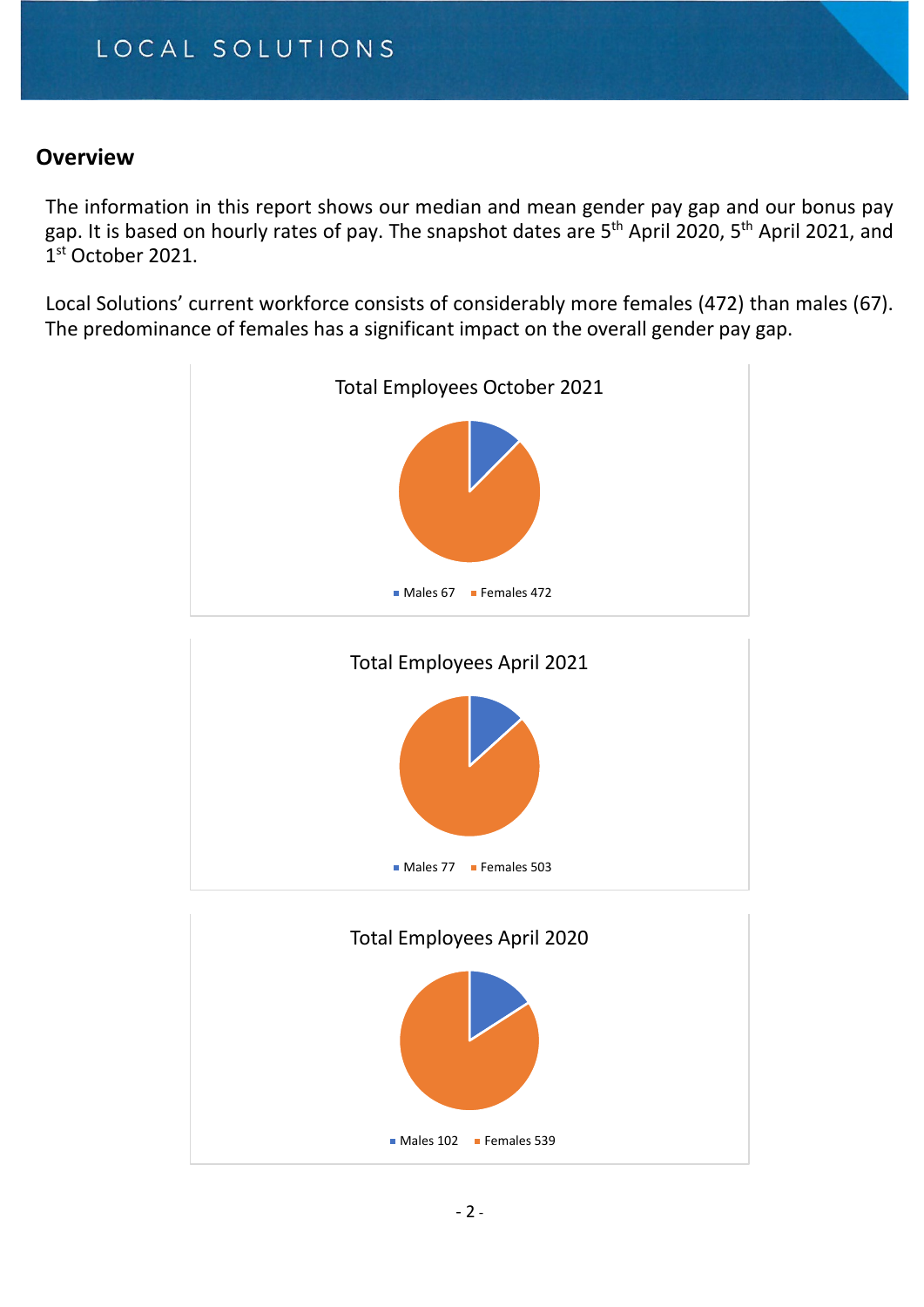# LOCAL SOLUTIONS

## **Pay Gap**



| Mean              | Mean              | Mean                      | Median | <b>Median</b>     | <b>Median</b> |
|-------------------|-------------------|---------------------------|--------|-------------------|---------------|
| <b>April 2020</b> | <b>April 2021</b> | October 2021   April 2020 |        | <b>April 2021</b> | October 2021  |
| 18.35%            | 16.37%            | 11.93%                    | 3.20%  | 2.90%             | 2.84%         |

At the snapshot dates the MEAN Gender Pay Gap is the difference between the mean hourly rate of pay of male fulltime equivalent and that of female fulltime equivalent employees. Our MEAN Gender Pay Gap was 18.35% in April 2020. It has now decreased to 11.93%.

The MEDIAN Gender Pay Gap is the difference between the median hourly rate of male fulltime equivalent and that of female fulltime equivalent employees. Our MEDIAN Gender Pay Gap was 3.20% in April 2020. It has now decreased to 2.84%.

The Office for National Statistics currently report that the mean gender pay gap among full-time equivalent employees stands at 8.9%, little changed from 2018, and a decline of only 0.7 percent since 2012.

## **Comments & Reflection**

Since 6<sup>th</sup> April 2021 there had been several significant changes within Local Solutions which have an impact on Gender Pay Gap. The Leadership Group – which was predominately male - has been significantly reduced in size. A new Head of Business Development and a Safeguarding & Quality Manager have been appointed. Both are female. The carer workforce, which is mainly made up of females, has had an increase in pay. These changes have caused a reduction in the gender pay gap.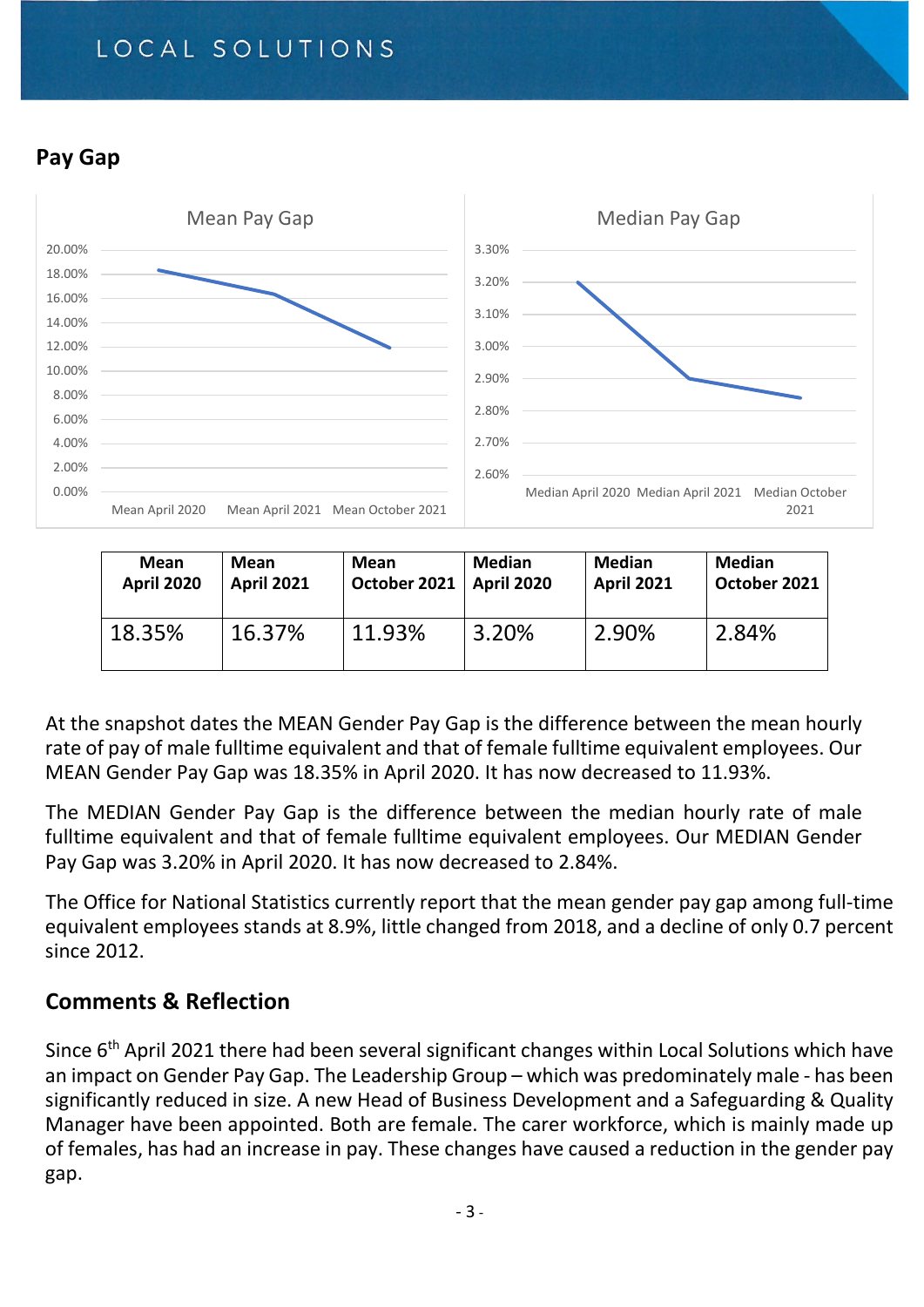# LOCAL SOLUTIONS

## **Bonus Gap**

The only bonus Local Solutions pays to its employees are "Refer a Friend Scheme" and "Long Service Award".



| Mean              | Mean              | Mean         | <b>Median</b>     | <b>Median</b>     | <b>Median</b> |
|-------------------|-------------------|--------------|-------------------|-------------------|---------------|
| <b>April 2020</b> | <b>April 2021</b> | October 2021 | <b>April 2020</b> | <b>April 2021</b> | October 2021  |
| 65.15%            | 29.07%            | $-2.80\%$    | 83.02%            | 82.98%            | 11.35%        |

The MEAN Bonus pay average for each gender is calculated by adding all the bonuses received and dividing this by the number of people of that gender that received a bonus. Our MEAN Bonus Gender Pay Gap was 65.15% in April 2020. It has decreased substantially and now favours females at -2.80%.

The MEDIAN Bonus pay takes the middle pay value from a sorted list of bonus payments received by each gender during the period. The difference between the mid-point average rate of pay for male and female workers then provides the Median Bonus Gender Pay Gap. Our MEDIAN Bonus Gender Pay Gap was 83.02% in April 2020, this has now decreased substantially, to 11.35%.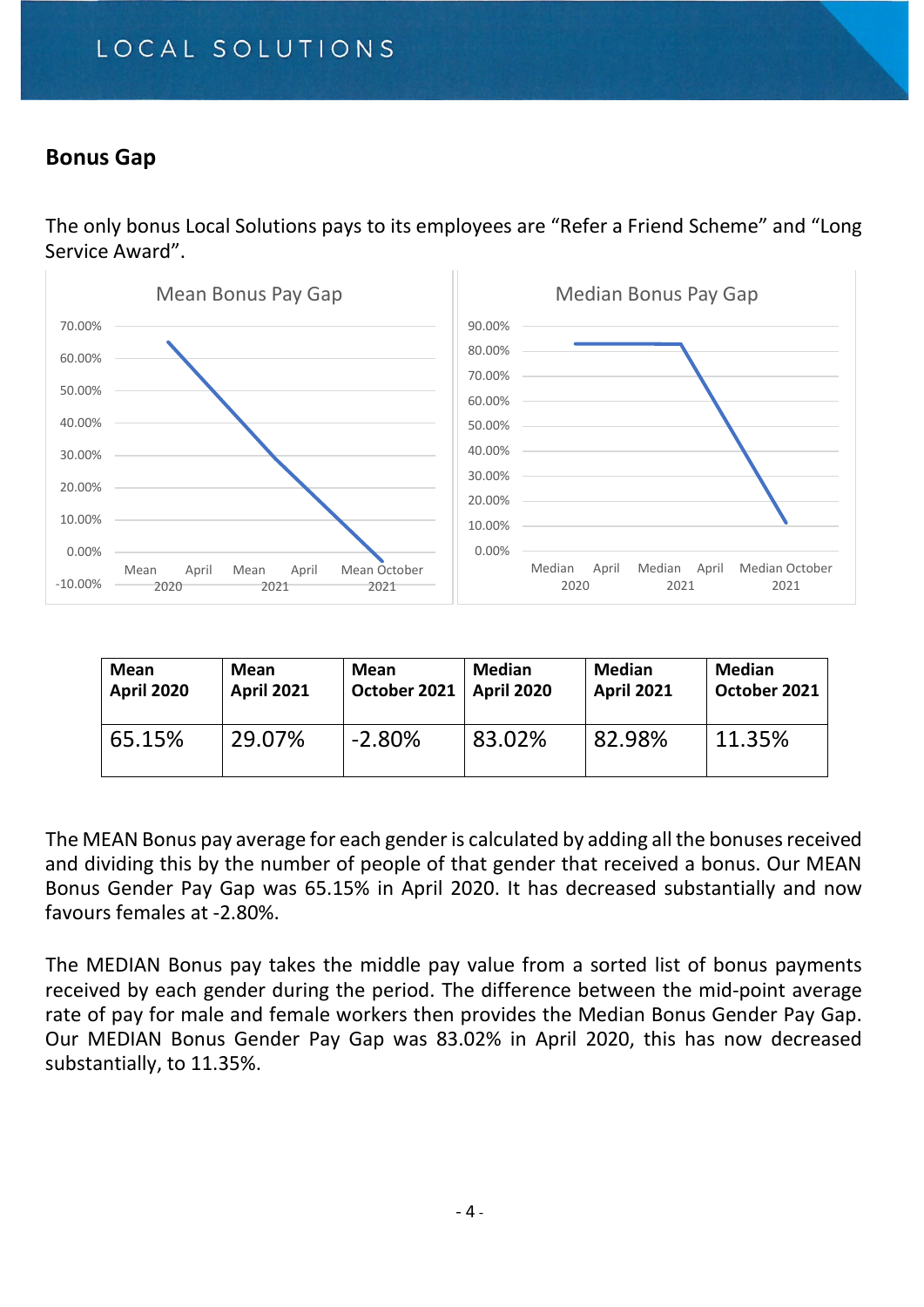# LOCAL SOLUTIONS

## **Pay Quartiles**

| <b>Oct-21</b>               | Male | Female | October 2021 Pay Quartiles                     |
|-----------------------------|------|--------|------------------------------------------------|
| Upper<br>Quartile           | 22%  | 78%    | Lower Quartile                                 |
| Upper<br>Middle<br>Quartile | 7%   | 93%    | Lower Middle Quartile<br>Upper Middle Quartile |
| Lower<br>Middle<br>Quartile | 5%   | 95%    | Upper Quartile<br>0% 20% 40% 60% 80% 100%      |
| Lower<br>Quartile           | 16%  | 84%    | $\blacksquare$ Female $\blacksquare$ Male      |

| <b>Apr-21</b>               | Male | Female | April 2021 Pay Quartiles                                         |
|-----------------------------|------|--------|------------------------------------------------------------------|
| Upper<br>Quartile           | 25%  | 75%    |                                                                  |
| Upper<br>Middle<br>Quartile | 6%   | 94%    | Lower Quartile<br>Lower Middle Quartile<br>Upper Middle Quartile |
| Lower<br>Middle<br>Quartile | 8%   | 92%    | Upper Quartile<br>20% 40% 60%<br>80% 100%<br>0%                  |
| Lower<br>Quartile           | 14%  | 86%    | $\blacksquare$ Female $\blacksquare$ Male                        |

| <b>Apr-20</b>               | <b>Male</b> | Female | April 2020 Pay Quartiles                                         |  |  |
|-----------------------------|-------------|--------|------------------------------------------------------------------|--|--|
| Upper<br>Quartile           | 28%         | 72%    |                                                                  |  |  |
| Upper<br>Middle<br>Quartile | 11%         | 89%    | Lower Quartile<br>Lower Middle Quartile<br>Upper Middle Quartile |  |  |
| Lower<br>Middle<br>Quartile | 11%         | 89%    | Upper Quartile<br>0%<br>20%<br>40% 60% 80% 100%                  |  |  |
| Lower<br>Quartile           | 14%         | 86%    | $\blacksquare$ Female $\blacksquare$ Male                        |  |  |

The quartile pay bands are the proportions of male and female employees (On an FTE Basis) in the lower, middle, upper middle and upper quartile. The above shows that over time there has been an increase in the proportion of female employees to male employees in the Upper and Upper Middle Quartiles. The proportion of female employees in the Lower Quartile has also decreased.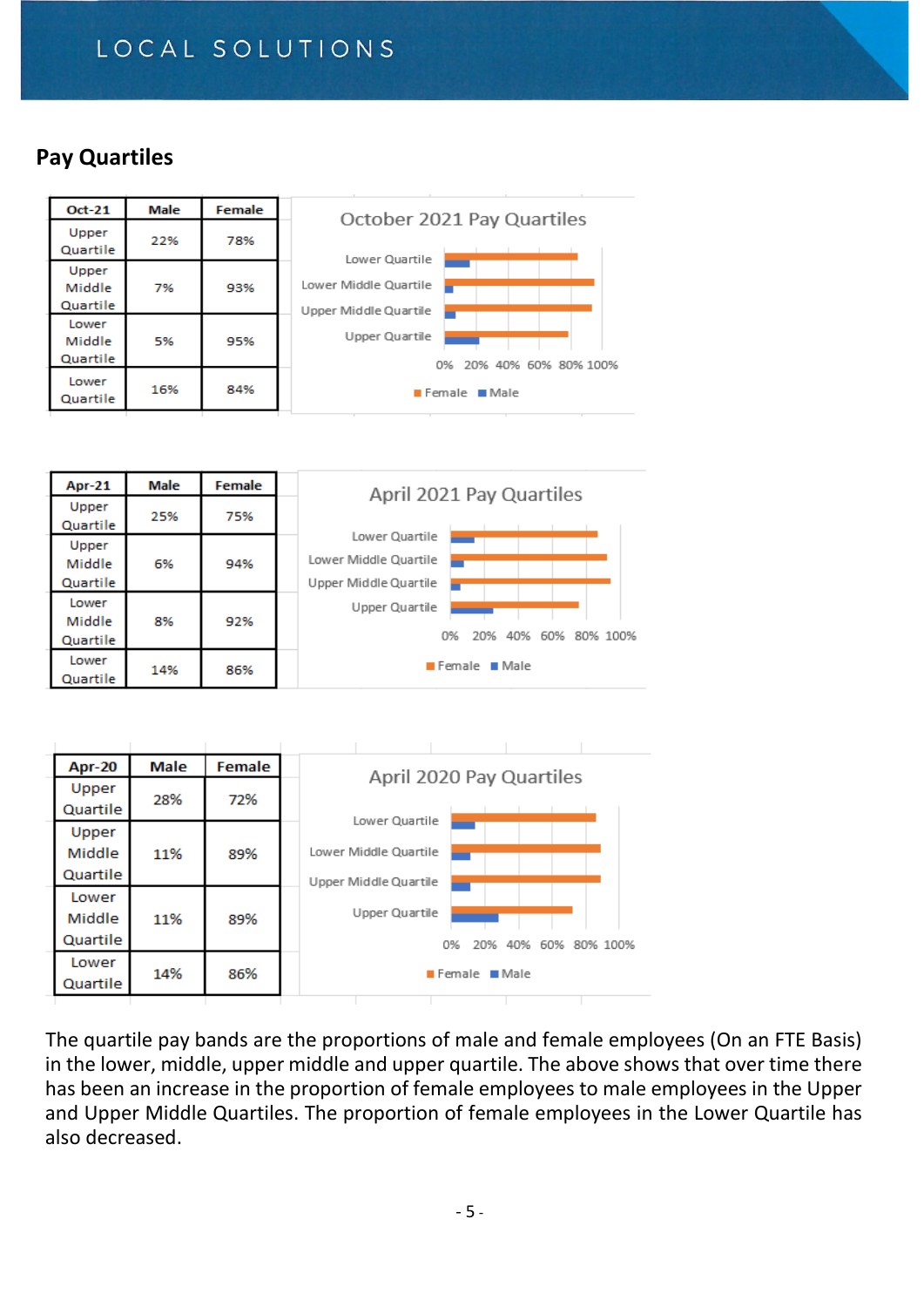### **Understanding the national Gender Pay Gap**

The gender pay gap among all employees in the country fell from 17.8% in 2018 to 17.3% in 2019 and has continued to reduce in 2020 according to national data available.

For age groups under 40 years, the gender pay gap for full-time employees is became close zero.

Among 40- to 49-year-olds the gap of 11.4% shows a substantial decrease.

Among 50- to 59-year-olds and those over 60 years, the gender pay gap at 15% has not declined significantly over time.

## **Local Solutions: Taking Action**

**Increasing pay for front line workers** – we are committed to increasing our minimum rate of pay for front line workers. We have raised pay in September and plan further increases.

**Working toward Real Living Wage** – we have made a commitment to become a Real Living Wage provider by 2023.

**Addressing management pay –** 2021 has seen Local Solutions take significant action to reduce expenditure on senior management and close the gap in pay across the organisation.

**Investing in learning and development –** we have reviewed our approach to learning and development in order to create further opportunities and a reinvigorated environment for staff development. This has included the development of a new learning and development strategy and the recruitment of a dedicated lead person.

**Employee support –** we have extended our employee assistance programme and our employee reward schemes and have new systems in place to ensure these opportunities are available and taken up by a wide group of staff.

**Agile and flexible working –** Local Solutions has introduced an employee focussed agile working and flexible working policy responding to the changing environment and employee need.

**Access to employment –** we have implemented new systems and approaches to employee recruitment and induction in order to minimise barriers and maximise opportunities across a diverse community.

**Engagement –** we have committed to significantly increasing our levels of engagement with employees through new pulse and targeted surveys, focus groups and dedicated engagement roles within the organisation.